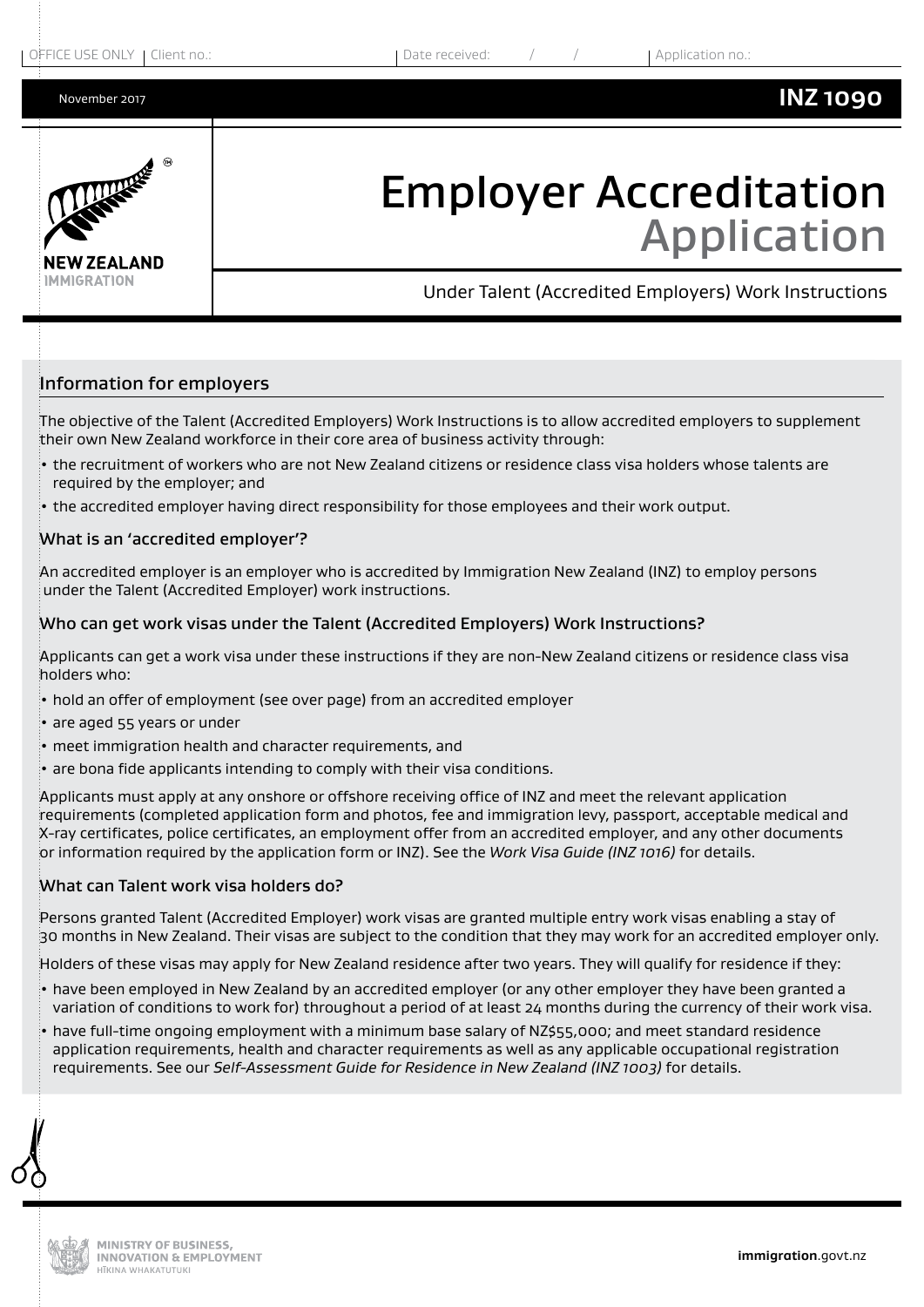#### Applications for employer accreditation

Applications for employer accreditation must be made on this form and be accompanied by the application fee (see our *Fees Guide (INZ 1028)*). Completed applications should be sent to: Business Migration Branch, Immigration New Zealand, PO Box 27149, Wellington.

#### Accreditation criteria

For an employer to qualify for accreditation, INZ must be satisfied that the employer:

- is in a sound financial position
- has human resource policies and processes of a high standard
- has a demonstrable commitment to training and employing New Zealanders, and
- has good workplace practices including a history of compliance with all immigration and employment laws and policies such as the Immigration Act 2009, the Accident Compensation Act 2001, the Minimum Wage Act 1983, the Health and Safety in Employment Act 1992, the Employment Relations Act 2000, Wages Protection Act 1983, Parental Leave and Employment Protection Act 1987 and the Holidays Act 2003.

#### Accreditation assessment

When deciding whether to grant accreditation, INZ will consider all the information and evidence supplied in the employer's application for accreditation, and will take into account such factors as:

- the period for which the employer has been a going concern
- whether the employer has engaged with any relevant Industry Training Organisation (ITO)
- whether the employer is a member of the EEO Employers Group
- whether the employer is International Organisation for Standardisation "ISO-certified"
- whether the employer has an intention to maintain accreditation throughout the period of currency of any visas granted to their employees under the Talent (Accredited Employers) Work Instructions.

INZ is required by the Talent (Accredited Employers) Work Instructions to be satisfied that all the information and documents included in an application for employer accreditation are genuine and accurate, and may take any steps it considers necessary to verify such information or documents, including interviews. It may also, where necessary, seek the approval of an employer to conduct a site visit to the employer's premises. (Where any information is identified by the employer as commercially sensitive, and is provided to INZ in confidence, INZ will seek the consent of the employer for the disclosure of that information.)

INZ will consult with relevant unions and other employee representatives when determining whether the employer has human resource policies and processes of a high standard, a commitment to training and employing New Zealanders, and good workplace practices.

Employers must consent to INZ seeking information from other groups within the Ministry of Business, Innovation and Employment, WorkSafe New Zealand, and the Accident Compensation Corporation concerning the employer's compliance with New Zealand's employment laws. Where such consent is not given, the application for accreditation will be declined.

### Offers of employment by accredited employers

Offers of employment made by accredited employers to non-New Zealand workers under the Talent (Accredited Employers) Work Instructions must be:

- for genuine employment in New Zealand in the capacity or position stated
- for employment in the accredited employer's core area of business activity and where the employer will have direct responsibility for the employee's work output
- for a position with a salary of NZ\$55,000 or more
- for a period of at least 24 months
- for full-time employment (that is, amounting to, on average, at least 30 hours per week)
- current at the time the holder's work visa application is assessed, and at the time he or she is granted a multiple entry work visa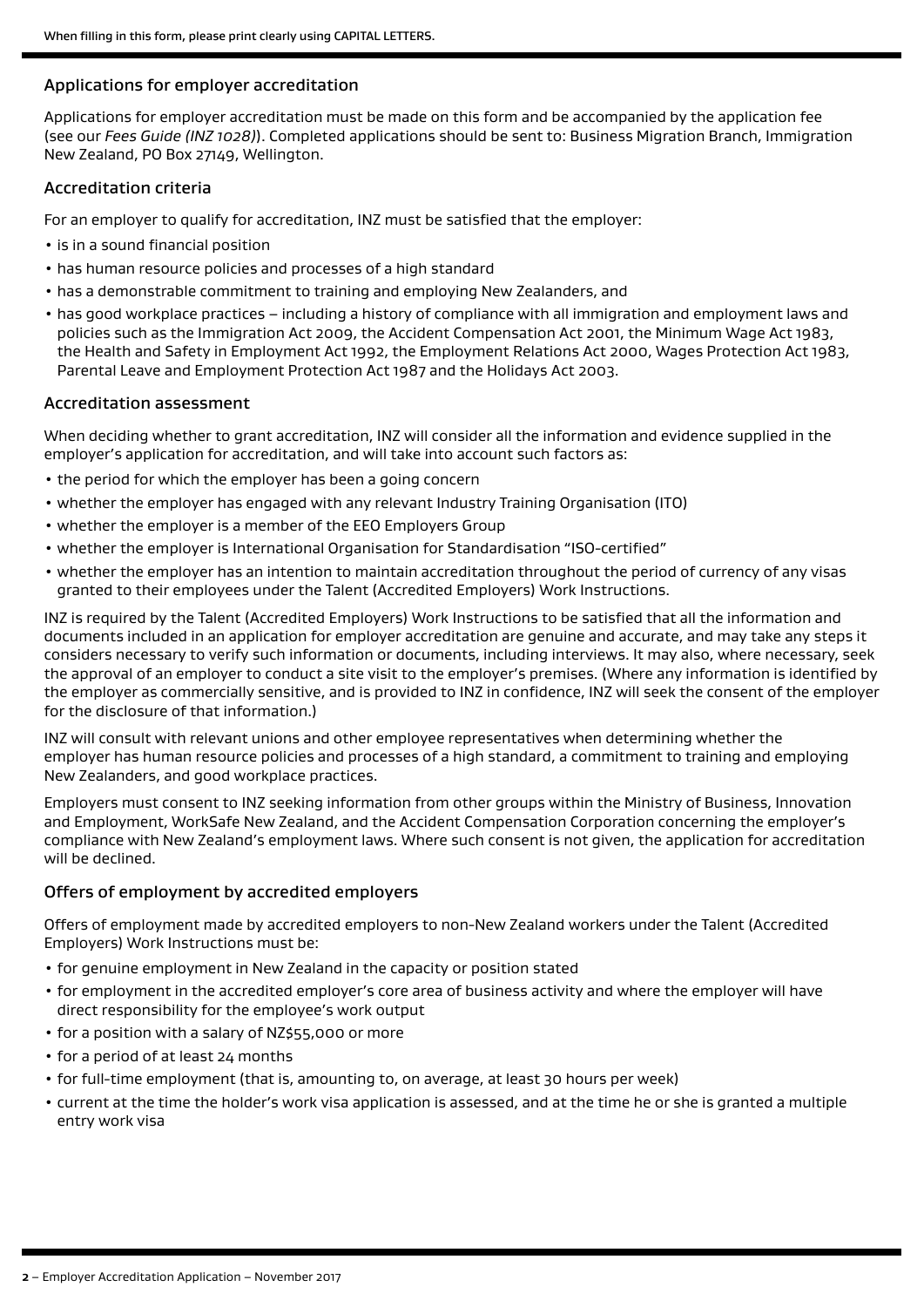• compliant with all relevant employment law<sup>1</sup> in force in New Zealand, and

• when submitted by the holder to INZ, accompanied by evidence of full or provisional registration (or of eligibility for such registration) if registration is required by law for that person to take up the offer. For medical practitioners, registration within a 'special scope of practice' is not full or provisional registration for the purpose of a work to residence application.

*Note: the minimum base salary requirement of NZ\$55,000 may be waived for applicants who produce evidence which satisfies INZ that they have exceptional talent in a field of art, sport or culture as defined in our Work Visa Guide (INZ 1016).*

#### Accreditation may be refused or revoked

An employer's application for accreditation will be declined if an employer does not meet the criteria for accreditation, or if INZ considers that accrediting that employer would create unacceptable risks to the integrity of New Zealand's immigration or employment laws or policies.

Accreditation may be revoked or not renewed if:

- as a result of an audit, an immigration officer is not satisfied that the requirements of accreditation continue to be met
- an employer fails to comply with a request for further information or records by INZ within a reasonable specified timeframe
- INZ considers an employer's conduct has created an unacceptable risk to the integrity of New Zealand's immigration or employment laws or policies
- an employer supplies false or misleading information to INZ.

#### Applications for reconsideration

There is no statutory right of appeal against a decision by INZ to decline an application for accreditation, however INZ will reconsider a decline decision if the employer provides new information within 14 days of being notified of the decision. Any application for reconsideration must be made in writing and must be accompanied by the reconsideration fee. INZ's decision on a reconsideration is final.

#### Importance of complying with all employment and immigration law

Employers whose conduct results in their accreditation being revoked or not being renewed, may jeopardise the ability of any employees holding work visas to subsequently apply for residence under the Talent (Accredited Employers) Residence Instructions.

#### Immigration Advisers Licensing Act 2007

Under the Immigration Advisers Licensing Act 2007 it is an offence to provide immigration advice without being licensed or exempt. If your immigration adviser is not licensed when they should be, Immigration New Zealand will return your application.

For more information and to view the register of licensed advisers, go to the Immigration Advisers Authority website www.iaa.govt.nz or email info@iaa.govt.nz.

#### Work entitlement

It is an offence under the Immigration Act 2009 to employ a person who is not entitled to work in New Zealand. One way for employers to avoid committing this offence is to check a person's entitlement to work through Immigration New Zealand's online VisaView system. For more information or to register please visit www.immigration.govt.nz/visaview. Disclosure of information through VisaView is authorised by legislation.

#### **When filling in this form, please print clearly in English using CAPITAL LETTERS.**

#### **Detach and retain pages 1 to 4, if desired.**

1 Compliance with relevant New Zealand employment law includes but is not limited to:

- a written employment agreement that contains the necessary statutory specified terms and conditions
- meeting holiday and special leave requirements and other minimum statutory criteria
- meeting occupational safety and health obligations.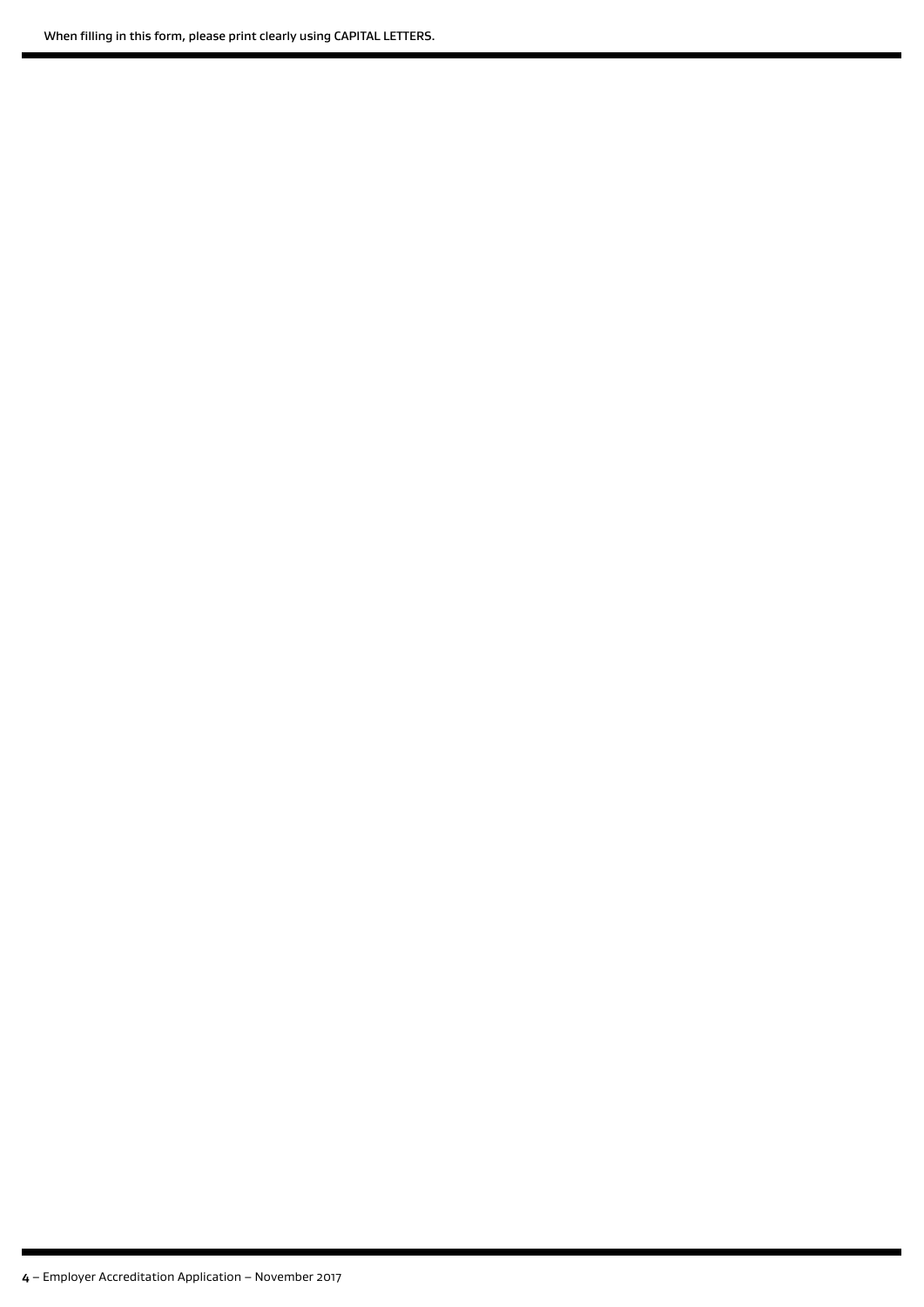| OFFICE USE ONLY 1  | Date received:                                        |
|--------------------|-------------------------------------------------------|
| Client no.:        | Application no.:                                      |
| November 2017      | <b>INZ1090</b>                                        |
| LA CONTRACTORIES   | <b>Employer Accreditation</b>                         |
| <b>NEW ZEALAND</b> | <b>Application</b>                                    |
| <b>IMMIGRATION</b> | Under Talent (Accredited Employers) Work Instructions |

## Are you applying for renewal of your existing accreditation?

Yes *(if yes, provide your most recent accreditation approval number)* 

 $\n **No**\n$ 

Section A Employer details

**This form must be completed and signed by a person who has authority to make representations and enter into agreements on the employer's behalf. Please answer all questions. If any question does not apply please answer "N/A" for "not applicable".**

| A1             | Employer's name                                                                        |
|----------------|----------------------------------------------------------------------------------------|
| A <sub>2</sub> | Employer's legal status<br>(eg limited liability company,<br>sole trader, partnership) |
| A <sub>3</sub> | New Zealand Business Number<br>For help search: www.nzbn.govt.nz                       |
| A4             | Name of person completing this application for accreditation                           |
|                | Family/last name<br>Given/first name(s)                                                |
|                |                                                                                        |
|                | Position or title                                                                      |
| А6             | Employer's contact details.                                                            |
|                | Name of contact person if different from that given at $ A3 $                          |
|                |                                                                                        |
|                | Company name (if applicable) and physical and postal addresses                         |
|                |                                                                                        |
|                |                                                                                        |
|                | Telephone (evening)<br>Telephone (daytime)                                             |
|                | Email<br>Fax                                                                           |
|                | Website                                                                                |
|                |                                                                                        |

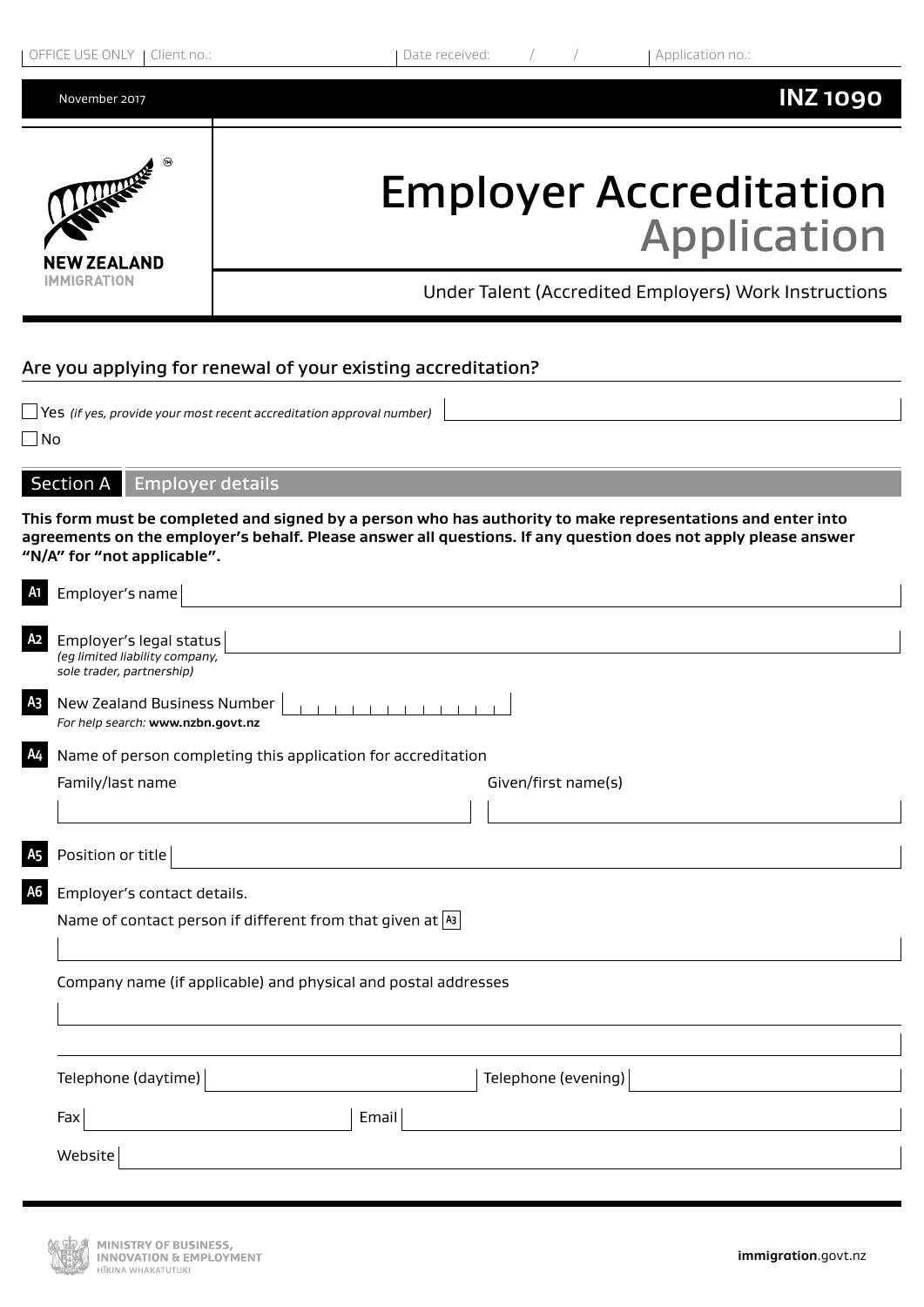| <b>A7</b><br>Name and address for communication about this application |                                                                                                                                                                                                                                   |  |  |
|------------------------------------------------------------------------|-----------------------------------------------------------------------------------------------------------------------------------------------------------------------------------------------------------------------------------|--|--|
|                                                                        | Same as address at $\boxed{46}$ or $\boxed{\phantom{1}}$ Other Give details below                                                                                                                                                 |  |  |
| Name of contact person                                                 |                                                                                                                                                                                                                                   |  |  |
|                                                                        | Organisation name (if applicable) and address                                                                                                                                                                                     |  |  |
|                                                                        |                                                                                                                                                                                                                                   |  |  |
|                                                                        | New Zealand Business Number (for New Zealand businesses only)<br>For help search: www.nzbn.govt.nz                                                                                                                                |  |  |
| Telephone (daytime)                                                    | Telephone (evening)                                                                                                                                                                                                               |  |  |
| Fax                                                                    | Email                                                                                                                                                                                                                             |  |  |
|                                                                        | Do you authorise the person stated at $\boxed{a_7}$ to act on your behalf? $\boxed{\phantom{a}}$ Yes $\boxed{\phantom{a}}$ No                                                                                                     |  |  |
|                                                                        | Do you authorise all other licensed immigration advisers or persons exempt from licensing who work for the<br>organisation named at $ x $ to act on your behalf (if applicable)?                                                  |  |  |
|                                                                        | $\Box$ Yes Note: the person identified at $ $ A $\overline{\ }$ will receive all communication from Immigration New Zealand.                                                                                                      |  |  |
|                                                                        | No Only the person indicated at $ x $ may act on my behalf.                                                                                                                                                                       |  |  |
| <b>A10</b>                                                             | Have you received immigration advice on this application?                                                                                                                                                                         |  |  |
|                                                                        | $\Box$ Yes Please make sure that your immigration adviser completes Section I: Immigration adviser's details.                                                                                                                     |  |  |
| $\exists$ No                                                           |                                                                                                                                                                                                                                   |  |  |
|                                                                        | ↑ You can find a definition of immigration advice at www.immigration.govt.nz/advice                                                                                                                                               |  |  |
| <b>A11</b>                                                             | If your application for accreditation is approved, do you wish your contact details to be published on the list of<br>accredited employers on the INZ website at no cost to you?                                                  |  |  |
| $\Box$ Yes $\Box$ No                                                   |                                                                                                                                                                                                                                   |  |  |
| <b>Section B</b>                                                       | <b>Employer's need for accreditation</b>                                                                                                                                                                                          |  |  |
|                                                                        | Why are you seeking employer accreditation?                                                                                                                                                                                       |  |  |
|                                                                        | Current need to recruit offshore for talented staff                                                                                                                                                                               |  |  |
|                                                                        | Anticipate future need to recruit offshore for talented staff                                                                                                                                                                     |  |  |
|                                                                        | Seeking accreditation to enable fast track offshore recruitment of talent should the need arise                                                                                                                                   |  |  |
|                                                                        | Other reason – or any additional comments if desired.                                                                                                                                                                             |  |  |
|                                                                        |                                                                                                                                                                                                                                   |  |  |
|                                                                        | How many non-New Zealand workers are you likely to recruit in the accreditation period (if known)?                                                                                                                                |  |  |
| <b>Work Instructions?</b>                                              | If your application for accreditation is approved, do you intend to maintain your employer accreditation for the<br>period of currency of any work visas granted to any of your employees under the Talent (Accredited Employers) |  |  |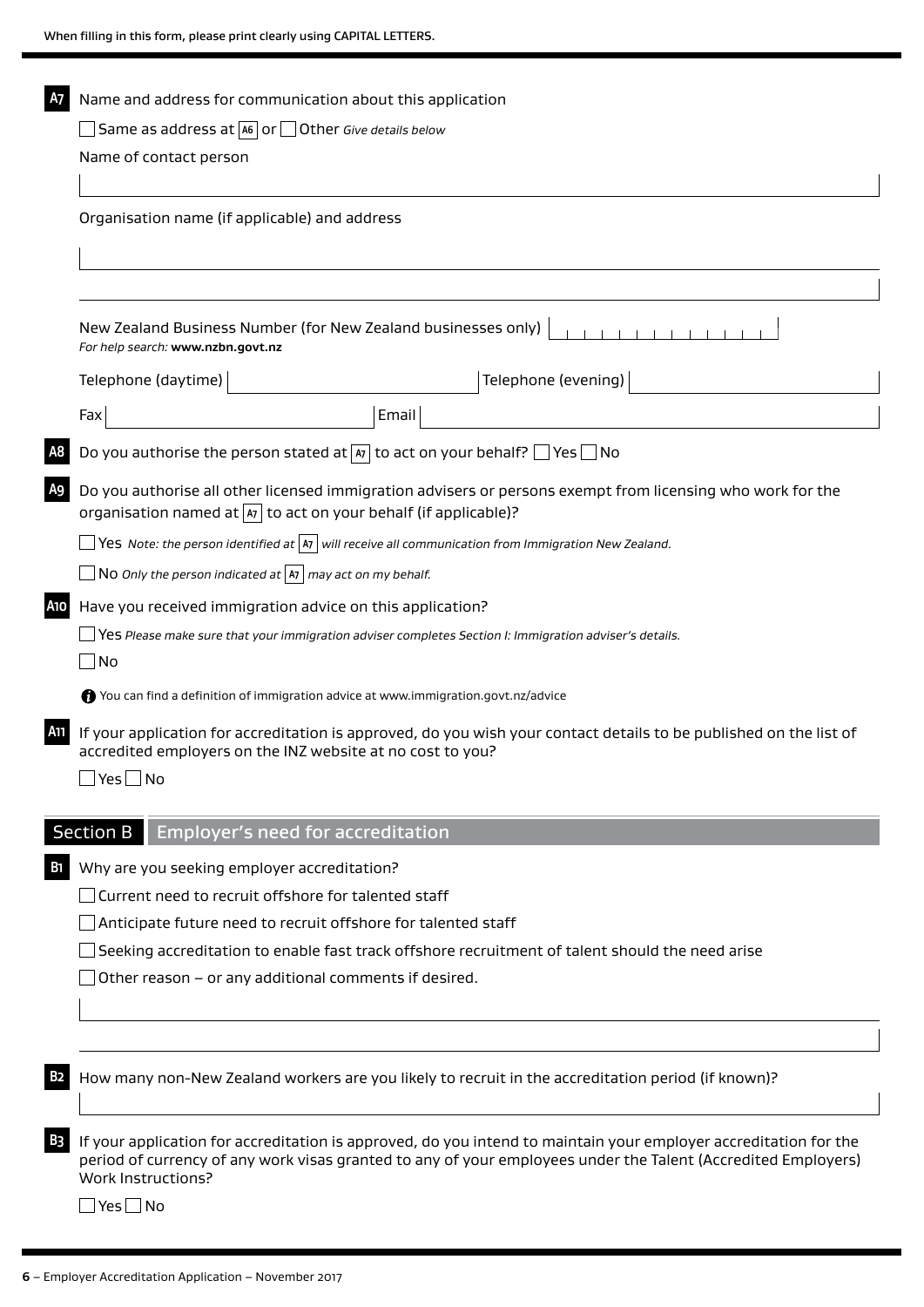| <b>Section C</b><br>Employer's business details                                                                                                                |                       |                                 |                             |
|----------------------------------------------------------------------------------------------------------------------------------------------------------------|-----------------------|---------------------------------|-----------------------------|
|                                                                                                                                                                |                       |                                 |                             |
| How many years has the business been operating?                                                                                                                |                       |                                 |                             |
| Number of current employees (including management)                                                                                                             |                       |                                 |                             |
| Number of employees who are New Zealand citizens or residence class visa holders                                                                               |                       |                                 |                             |
|                                                                                                                                                                |                       |                                 |                             |
| If you are renewing your accreditation and there has been a significant reduction in the number of employees,<br>please explain the reason for this reduction. |                       |                                 |                             |
|                                                                                                                                                                |                       |                                 |                             |
|                                                                                                                                                                |                       |                                 |                             |
|                                                                                                                                                                |                       |                                 |                             |
|                                                                                                                                                                |                       |                                 |                             |
|                                                                                                                                                                |                       |                                 |                             |
| Industry sector<br>Accounting/Finance                                                                                                                          | Engineering & Science |                                 |                             |
| Administration & Customer Service                                                                                                                              | Film/Video            | Information Technology<br>Legal | Sales & Marketing<br>Sports |
| Advertising, Media, PR                                                                                                                                         | Government (central)  | Manufacturing                   | Telecommunications          |
| Agriculture, Forestry & Fishing                                                                                                                                | Government (local)    | Restaurant/Catering             | Tourism & Accommodation     |
| Arts/Cultural/Entertainers                                                                                                                                     | Healthcare            | Retail                          | Water, Gas, Electricity     |
| Education & Training                                                                                                                                           | Human Resources       |                                 |                             |
| Other (please specify)                                                                                                                                         |                       |                                 |                             |
| Please give brief details of your business (if further details are given in a separate document please state this).                                            |                       |                                 |                             |
|                                                                                                                                                                |                       |                                 |                             |
| Type of business                                                                                                                                               |                       |                                 |                             |
|                                                                                                                                                                |                       |                                 |                             |
| Products or services                                                                                                                                           |                       |                                 |                             |
|                                                                                                                                                                |                       |                                 |                             |
|                                                                                                                                                                |                       |                                 |                             |
| Does your business have any partnerships with overseas businesses?                                                                                             |                       |                                 |                             |
| $\Box$ $\sf Yes$ Provide details of overseas businesses, including their location, activities, and nature of your business relationship                        |                       |                                 |                             |
|                                                                                                                                                                |                       |                                 |                             |
| $\Box$ No                                                                                                                                                      |                       |                                 |                             |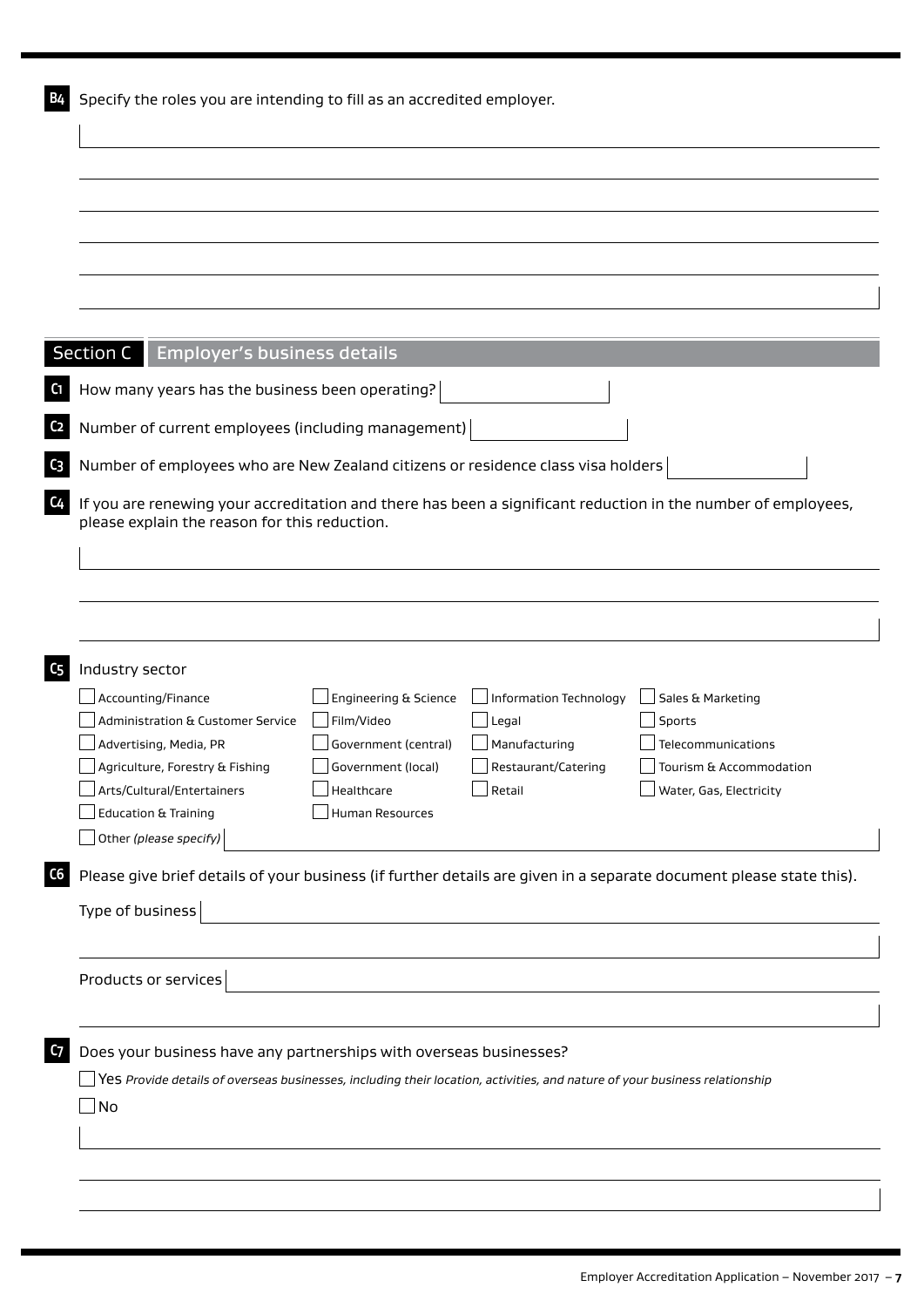|                             | <b>Business record</b>                                                                                                                                                                                                                                                               |                                                                           |  |  |
|-----------------------------|--------------------------------------------------------------------------------------------------------------------------------------------------------------------------------------------------------------------------------------------------------------------------------------|---------------------------------------------------------------------------|--|--|
| Section D                   |                                                                                                                                                                                                                                                                                      |                                                                           |  |  |
|                             | Is your business registered with the Companies Office? $\Box$ Yes $\Box$ No                                                                                                                                                                                                          |                                                                           |  |  |
|                             | Have you, or any of the directors or managers of your business, ever been declared bankrupt?                                                                                                                                                                                         |                                                                           |  |  |
|                             | Yes Provide details including names, dates and when discharged.                                                                                                                                                                                                                      |                                                                           |  |  |
| No                          |                                                                                                                                                                                                                                                                                      |                                                                           |  |  |
|                             |                                                                                                                                                                                                                                                                                      |                                                                           |  |  |
|                             |                                                                                                                                                                                                                                                                                      |                                                                           |  |  |
|                             |                                                                                                                                                                                                                                                                                      |                                                                           |  |  |
|                             | Have you or any of the directors or managers of your business ever been investigated by the Serious Fraud Office<br>or the New Zealand Police for any offences arising in the course of, or resulting from, business dealings?                                                       |                                                                           |  |  |
|                             | Yes Provide details including name, date and outcome and any penalty imposed and/or remedial action required.                                                                                                                                                                        |                                                                           |  |  |
| $\overline{\phantom{a}}$ No |                                                                                                                                                                                                                                                                                      |                                                                           |  |  |
|                             |                                                                                                                                                                                                                                                                                      |                                                                           |  |  |
|                             |                                                                                                                                                                                                                                                                                      |                                                                           |  |  |
|                             |                                                                                                                                                                                                                                                                                      |                                                                           |  |  |
|                             |                                                                                                                                                                                                                                                                                      |                                                                           |  |  |
|                             | What evidence can you provide of your business record and financial position? (Where possible, information<br>supplied should cover at least two financial years. The more evidence you can enclose, the sooner INZ will be able<br>to complete its assessment of your application.) |                                                                           |  |  |
| Available                   | <b>Business record information available</b><br>Please tick to show whether information is available and whether evidence is enclosed with your<br>application. Where any information listed is contained in another document, please state this                                     |                                                                           |  |  |
|                             | (eg "See annual reports attached").<br>Startup company/new business - no evidence of established business record                                                                                                                                                                     | Yes<br>1 No                                                               |  |  |
|                             | Our business reputation and history in the marketplace as a successful established business                                                                                                                                                                                          | l No<br>Yes                                                               |  |  |
|                             | Annual reports                                                                                                                                                                                                                                                                       | $\blacksquare$ No<br>Yes                                                  |  |  |
|                             | <b>Business plans</b>                                                                                                                                                                                                                                                                | $\overline{\mathsf{N}}$ o<br>Yes                                          |  |  |
|                             | Sets of accounts certified by an accountant                                                                                                                                                                                                                                          | <b>Evidence enclosed</b><br>with application?<br>$\blacksquare$ No<br>Yes |  |  |
|                             | GST returns                                                                                                                                                                                                                                                                          | $Yes$ No                                                                  |  |  |
|                             | Financial statements (profit and loss, cash flow, balance sheet)                                                                                                                                                                                                                     | $\Box$ No<br>Yes                                                          |  |  |
|                             | Companies Office registration details, showing directors, shareholders etc.                                                                                                                                                                                                          | $\Box$ No<br>Yes                                                          |  |  |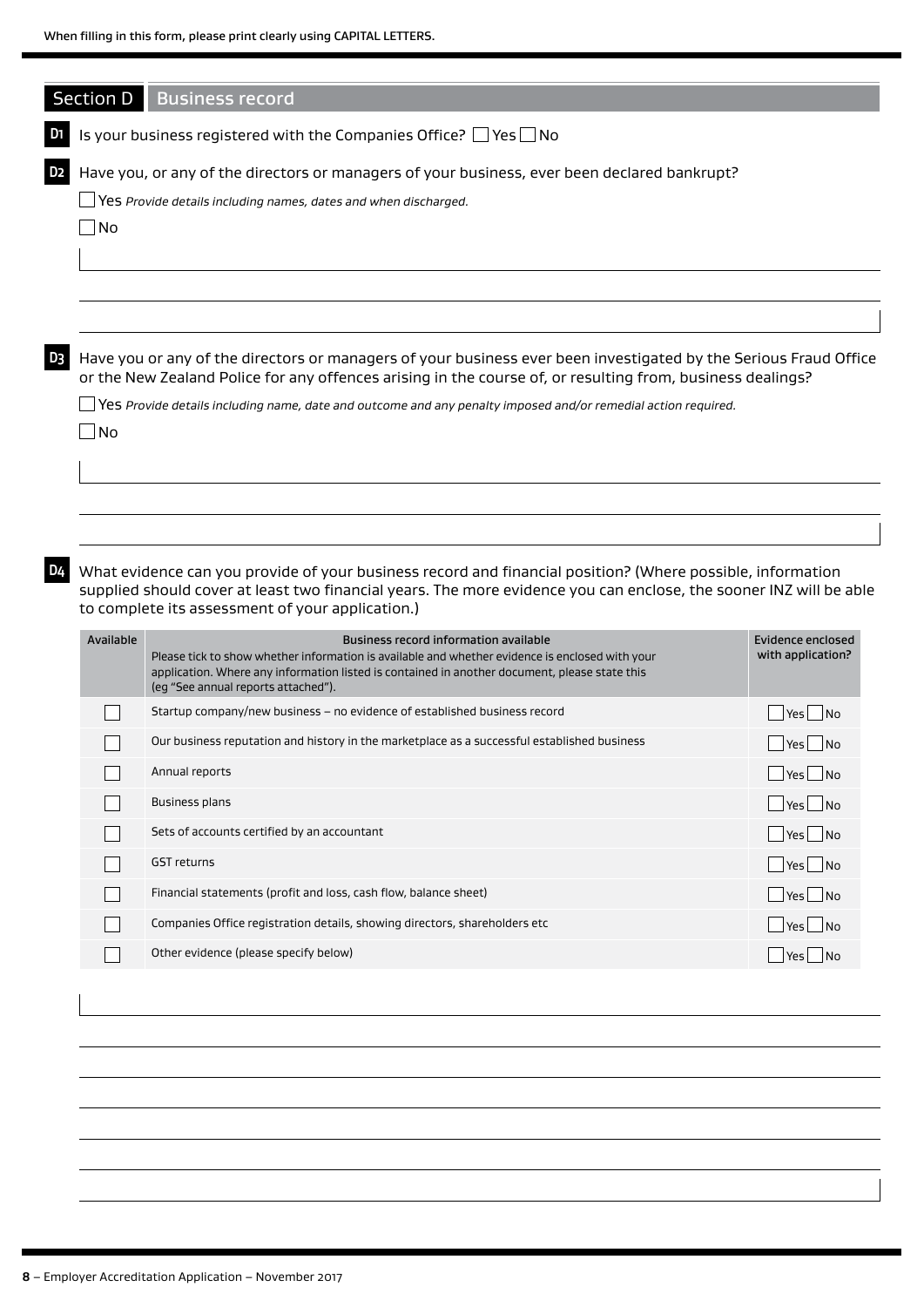|     | <b>Section E</b><br><b>Human resources</b>                                                                                                                                                                                                                                                                                                                                                                                                  |
|-----|---------------------------------------------------------------------------------------------------------------------------------------------------------------------------------------------------------------------------------------------------------------------------------------------------------------------------------------------------------------------------------------------------------------------------------------------|
|     |                                                                                                                                                                                                                                                                                                                                                                                                                                             |
| E1. | Have you attached an organisational chart showing the structure of your business, the number of people<br>employed, and the areas in which they are employed?<br>∏Yes∏No                                                                                                                                                                                                                                                                    |
|     | Does your business have written human resource policies and/or procedures?<br>Yes Attach evidence<br>  No                                                                                                                                                                                                                                                                                                                                   |
| E3  | Who normally has overall responsibility for human resource or personnel matters in your business?<br>Name of person responsible                                                                                                                                                                                                                                                                                                             |
|     | Position or title                                                                                                                                                                                                                                                                                                                                                                                                                           |
| E4  | Who is normally responsible for staff recruitment in your business? (Eg yourself, human resource manager,<br>local managers, recruitment agency.)                                                                                                                                                                                                                                                                                           |
|     |                                                                                                                                                                                                                                                                                                                                                                                                                                             |
| E5  | What checks will be carried out to verify information provided by foreign workers being considered for<br>employment in your business? (If staff recruitment is contracted to a recruitment agency, please state this and<br>attach a written statement from the recruitment agency describing what checks that agency will carry out on<br>your behalf.)                                                                                   |
|     | References/referees                                                                                                                                                                                                                                                                                                                                                                                                                         |
|     |                                                                                                                                                                                                                                                                                                                                                                                                                                             |
|     | Qualifications or training certificates                                                                                                                                                                                                                                                                                                                                                                                                     |
|     |                                                                                                                                                                                                                                                                                                                                                                                                                                             |
|     |                                                                                                                                                                                                                                                                                                                                                                                                                                             |
|     | <b>Section F</b><br><b>Workplace practices</b>                                                                                                                                                                                                                                                                                                                                                                                              |
| F1. | Has your business ever been found to be in breach of employment or labour law by the Ministry of Business,<br>Innovation and Employment, WorkSafe New Zealand, or by any New Zealand tribunal, authority or court?<br>(This includes any breaches of the Accident Compensation Act 2001, the Minimum Wage Act 1983, the Health<br>and Safety in Employment Act 1992, the Employment Relations Act 2000, Wages Protection Act 1983, Parental |

Yes *Give details including type of breach, date of notification (or date of tribunal, authority or court decision) and penalty imposed or remedial action required. (If full details are set out in an attached document please state this.)*

Leave and Employment Protection Act 1987 and the Holidays Act 2003).

No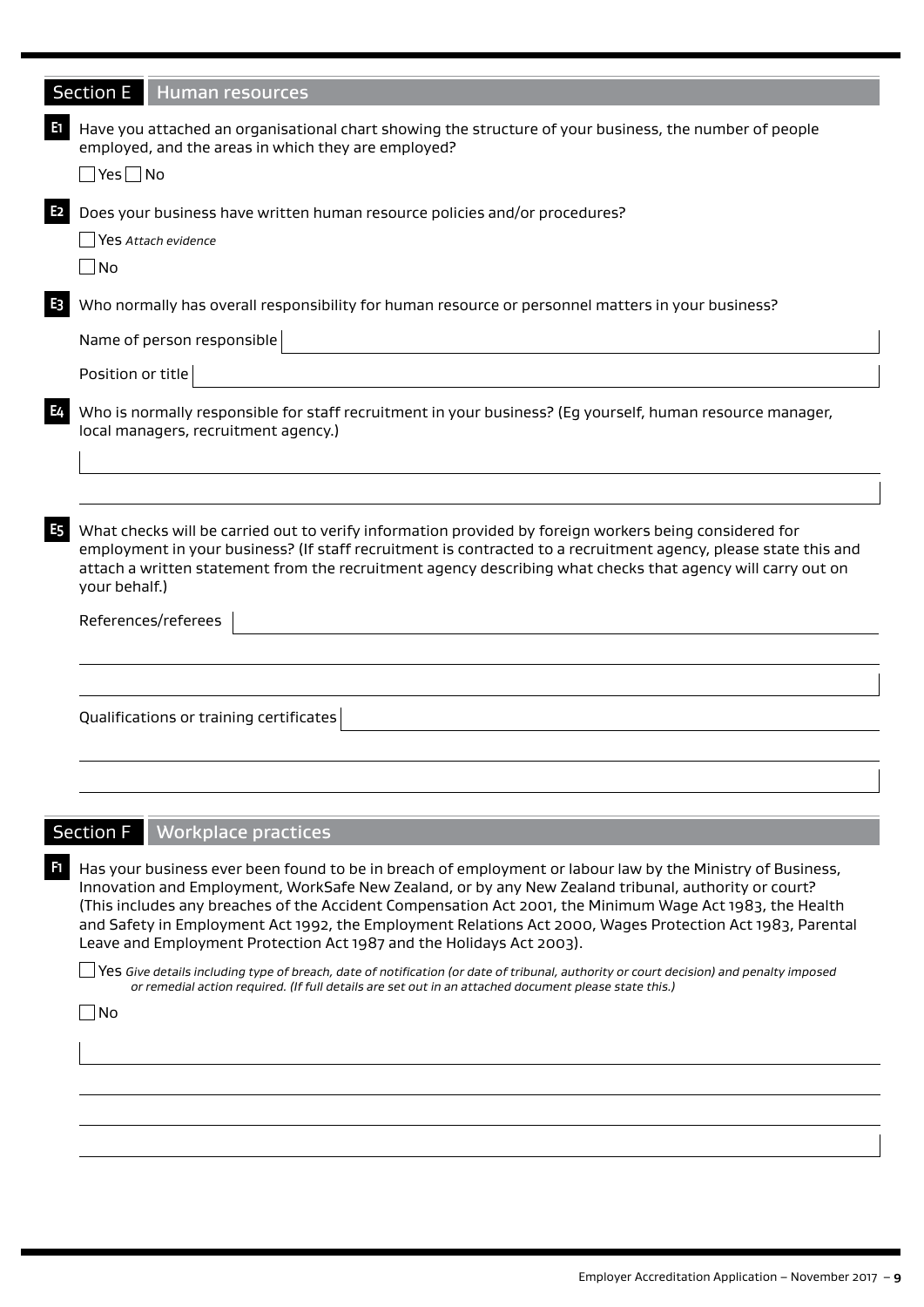| F <sub>2</sub> | Has your business ever been found to be in breach of the provisions of the Immigration Act 2009 or the<br>Immigration Act 1987?                                                                                                       |       |                                    |       |  |
|----------------|---------------------------------------------------------------------------------------------------------------------------------------------------------------------------------------------------------------------------------------|-------|------------------------------------|-------|--|
|                | Yes Give details including: type of breach, date of notification by INZ (or date of court decision if convicted), penalty imposed or remedial<br>action required. (If details are set out in an attached document please state this.) |       |                                    |       |  |
|                | No.                                                                                                                                                                                                                                   |       |                                    |       |  |
|                |                                                                                                                                                                                                                                       |       |                                    |       |  |
|                |                                                                                                                                                                                                                                       |       |                                    |       |  |
|                |                                                                                                                                                                                                                                       |       |                                    |       |  |
|                |                                                                                                                                                                                                                                       |       |                                    |       |  |
| F <sub>3</sub> | Does your business have union representation in the workplace?                                                                                                                                                                        |       |                                    |       |  |
|                | Yes Provide details                                                                                                                                                                                                                   |       |                                    |       |  |
|                | $\Box$ No                                                                                                                                                                                                                             |       |                                    |       |  |
|                | Name of union                                                                                                                                                                                                                         |       | Union's contact details (if known) |       |  |
|                |                                                                                                                                                                                                                                       | Phone | Fax                                | Email |  |
|                |                                                                                                                                                                                                                                       |       |                                    |       |  |
|                |                                                                                                                                                                                                                                       |       |                                    |       |  |
|                |                                                                                                                                                                                                                                       |       |                                    |       |  |
|                |                                                                                                                                                                                                                                       |       |                                    |       |  |
|                |                                                                                                                                                                                                                                       |       |                                    |       |  |

As advised in the 'Accreditation assessment' section on page 2, Immigration New Zealand will consult with relevant unions as part of the application process. It may be helpful if you inform the unions listed above that you are applying for accreditation under the Talent (Accredited Employers) Work Instructions.

#### Section G Training and employment of New Zealanders

#### **You must provide evidence of your commitment to training and employing New Zealand citizens or residence class visa holders.**

**G1** What training does your business provide to New Zealand employees? *Support your statement with evidence – for example, of any in-house training and development programmes, or involvement with any New Zealand Industry Training Organisation (ITO), or funding of employees' attendance at training courses by external training providers, and/or any other evidence that you consider demonstrates your commitment to employing and training New Zealanders. (If details are set out in an attached document please state this.)*

**G2** What attempts to employ New Zealand citizens or residence class visa holders has your business made? *Support your statement with evidence - for example, dated copies of advertising, records of engagement with recruitment companies and/or Work and Income. The evidence should show where advertising occurred, as well as the frequency and duration.*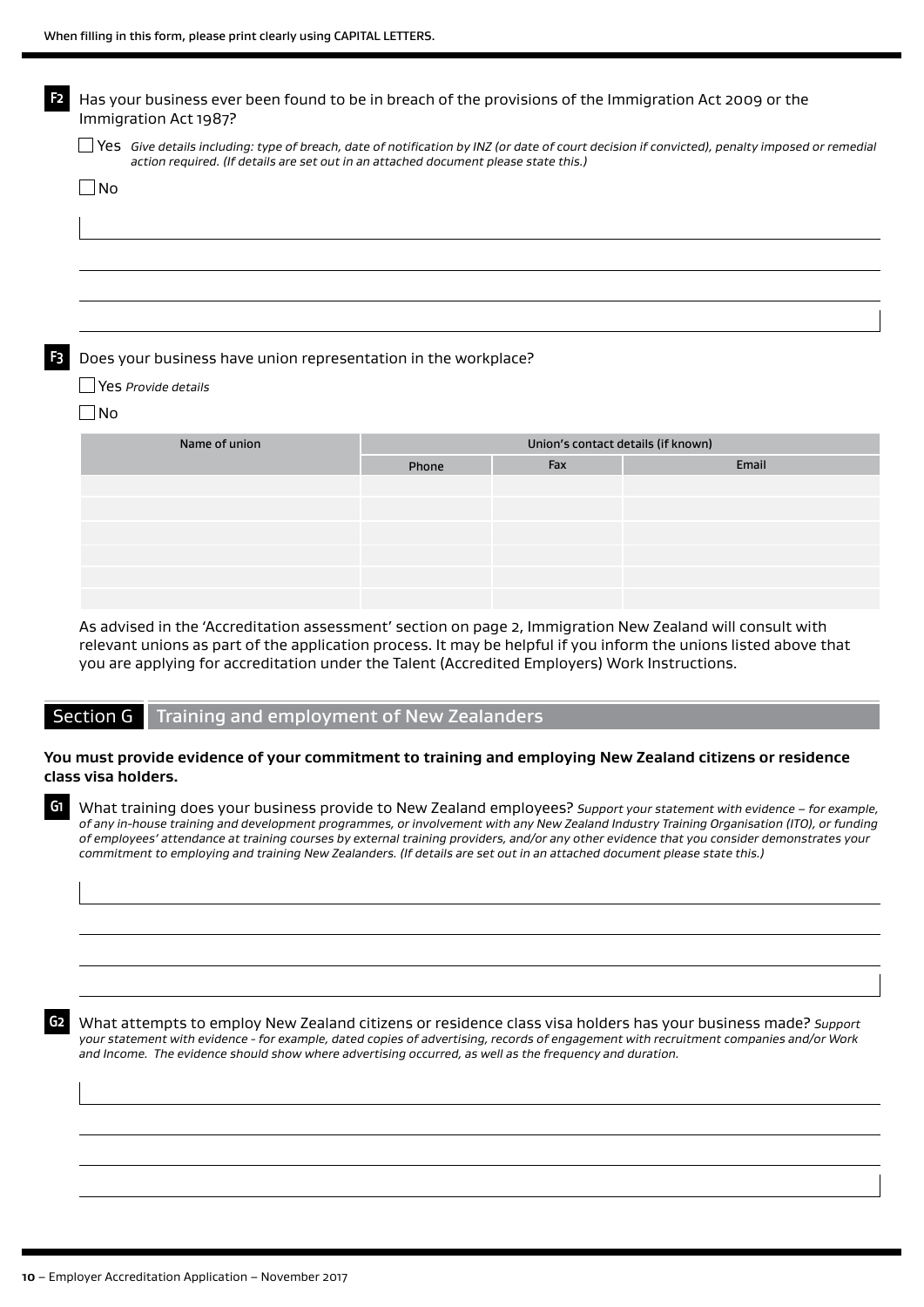**G3** Has the business made anybody redundant, or been through a consultation with respect to potential redundancies, in the past 12 months?

Yes *Provide details, including how many people were affected and their roles.* 

 $\Box$ No

**G4** Under the Talent (Accredited Employers) Work Instructions, INZ must seek information from the Ministry of Business, Innovation and Employment's employment relations and occupational health and safety services, WorkSafe New Zealand and the Accident Compensation Corporation, concerning your compliance with New Zealand's immigration and employment laws.

*Note: if you do not give your consent to INZ seeking this information from these agencies, your application for accreditation will be declined.* 

**G5** Do you consent to INZ seeking information concerning your compliance with New Zealand's immigration and employment laws from the agencies listed above?

 $\Box$  Yes  $\Box$  No

#### **Section H Declaration by employer**

#### **This section must be read and signed by a person who has authority to make representations and enter into agreements on the employer's behalf.**

I understand the notes and questions in this form and I declare that the information given about my business is true and correct.

I understand that if I make any false statements, or provide any false or misleading information, or have changed or altered this form in any way, this application for accreditation may be declined, and that I may also be committing an offence under sections 342 and 348 of the Immigration Act 2009 and may be liable to prosecution.

I understand that I am required to inform Immigration New Zealand about any relevant changes to the circumstances of my business that occur after I lodge this application.

I declare that there are no matters or warrants outstanding, or investigations of any kind, which could have any current or future effect on the ability of my business to honour its obligations as an accredited employer under the Talent Work (Accredited Employers) Work Instructions.

I understand that if I have received immigration advice from an immigration adviser and if that immigration adviser is not licensed under the Immigration Advisers Licensing Act 2007 when they should be, Immigration New Zealand will return my application.

I authorise Immigration New Zealand to make any enquiries it deems necessary in respect of the documents or information provided in respect of this application, and to share information provided about me or my business with other government agencies (including overseas agencies) to the extent necessary to make decisions about whether I qualify for approval as an accredited employer under the Talent (Accredited Employers) Work Instructions.

Note: where any information is identified by the employer as commercially sensitive and is provided in confidence to Immigration New Zealand, and *Immigration New Zealand considers that disclosure of that information is necessary for the processing of this application, it will seek the consent of the employer for the disclosure of that information.*

I accept that any advice given to me by Immigration New Zealand before lodging this application was intended to assist me, and that acting on that advice does not mean that this application to be an accredited employer under the Talent (Accredited Employers) Work Instructions will be approved.

| Signature of employer | Date $\vert_{\text{DIPHMIMHYIYIYIY}}\vert$ |
|-----------------------|--------------------------------------------|
| Job title or position |                                            |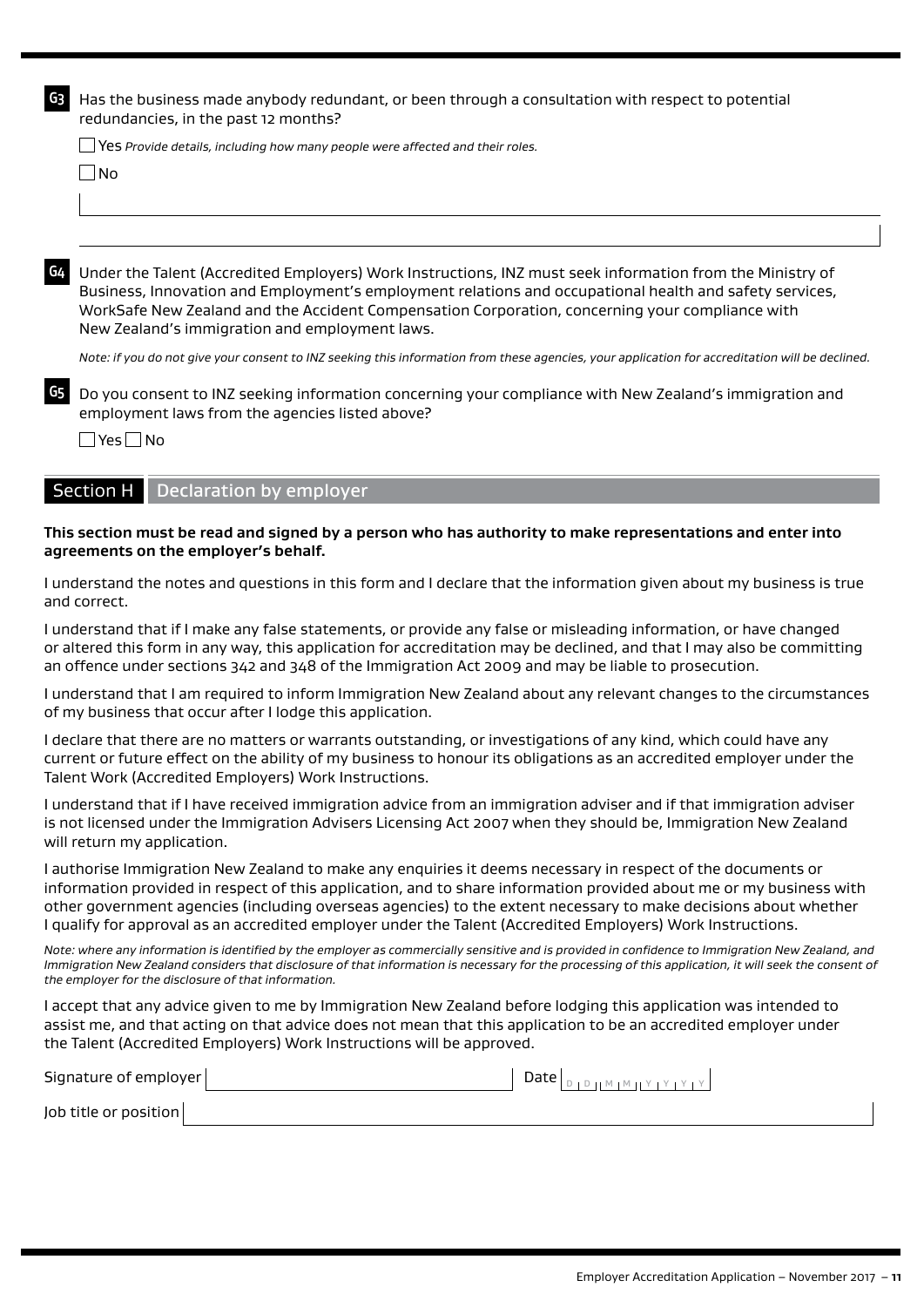|                      | Section I    | Immigration adviser's details                                                                                                                                                                                                                                                                                                                                       |
|----------------------|--------------|---------------------------------------------------------------------------------------------------------------------------------------------------------------------------------------------------------------------------------------------------------------------------------------------------------------------------------------------------------------------|
|                      |              | This section must be completed by the employer's immigration adviser. If the employer has authorised all<br>advisers within an organisation to act on its behalf at $\boxed{\sf{as}}$ , only the person named at $\boxed{\sf{as}}$ must complete this<br>section. If the employer does not have an immigration adviser, this section does not have to be completed. |
| $\mathbf{h}$         |              | Tick the one option that applies to you.                                                                                                                                                                                                                                                                                                                            |
|                      |              | I am a licensed immigration adviser under the New Zealand Immigration Advisers Licensing Act 2007. Go to  2                                                                                                                                                                                                                                                         |
|                      |              | I am exempt from licensing under the New Zealand Immigration Advisers Licensing Act 2007. Go to $ 9\rangle$                                                                                                                                                                                                                                                         |
|                      |              | If you are unlicensed when you should be licensed under the Immigration Advisers Licensing Act 2007, Immigration New Zealand will<br>return your client's application. It is an offence to provide immigration advice without holding a licence, unless you are exempt.                                                                                             |
| $\vert$ 2            |              | Licensed advisers. Provide your licence details.                                                                                                                                                                                                                                                                                                                    |
|                      | Licence type |                                                                                                                                                                                                                                                                                                                                                                     |
|                      | full         | $\vert$ provisional<br>$\Box$ limited. List conditions specified in the register.                                                                                                                                                                                                                                                                                   |
|                      |              |                                                                                                                                                                                                                                                                                                                                                                     |
|                      |              |                                                                                                                                                                                                                                                                                                                                                                     |
|                      |              | Licence number $ 2,0$<br>Go to Section J: Declaration by person assisting the applicant.                                                                                                                                                                                                                                                                            |
| $\vert$ <sub>3</sub> |              | Exempt from licensing. Tick one box below to show why you are exempt from licensing.                                                                                                                                                                                                                                                                                |
|                      |              | $\Box$ I provided immigration advice in an informal or family context only, and I did not provide the advice<br>systematically or for a fee.                                                                                                                                                                                                                        |
|                      |              | $\Box$ I am a New Zealand member of Parliament or member of their staff and I provided immigration advice<br>as part of my employment agreement.                                                                                                                                                                                                                    |
|                      |              | I am a foreign diplomat or consular staff.                                                                                                                                                                                                                                                                                                                          |
|                      |              | I am an employee of the New Zealand public service and I provided immigration advice within the scope<br>of my employment agreement.                                                                                                                                                                                                                                |
|                      |              | I am a lawyer and I hold a current practising certificate as a barrister or as a barrister and solicitor of the<br>High Court of New Zealand.                                                                                                                                                                                                                       |
|                      |              | I am employed by, or I am working as a volunteer for, a New Zealand community law centre where at least<br>one lawyer is on the employing body of the community law centre or is employed by or working as a volunteer<br>for the community law centre in a supervisory capacity.                                                                                   |
|                      |              | I am employed by, or I am working as a volunteer for, a New Zealand citizens advice bureau.                                                                                                                                                                                                                                                                         |
|                      |              | Go to Section J: Declaration by person assisting the applicant.                                                                                                                                                                                                                                                                                                     |
|                      |              |                                                                                                                                                                                                                                                                                                                                                                     |

## Section J Declaration by person helping the employer

**This section must be completed and signed by the employer's immigration adviser, or by any person who has assisted the employer by providing immigration advice, explaining, translating, or filling in the form for the employer. If the employer does not have an immigration adviser, and no one helped the employer to fill in this form, this section does not have to be completed.**

*If you are unlicensed when you should be licensed under the Immigration Advisers Licensing Act 2007, Immigration New Zealand will return your client's application. It is an offence to provide immigration advice without holding a licence.*

*For more information, go to the Immigration Advisers Authority website www.iaa.govt.nz, or email info@iaa.govt.nz or write to them at PO Box 6222, Wellesley Street, Auckland 1141, New Zealand.*

| Name and address of person assisting employer. | $\Box$ Same as name and address given at $\Box$ or<br>$\Box$ as below. |
|------------------------------------------------|------------------------------------------------------------------------|
| Family/last name                               | Given/first name(s)                                                    |
|                                                |                                                                        |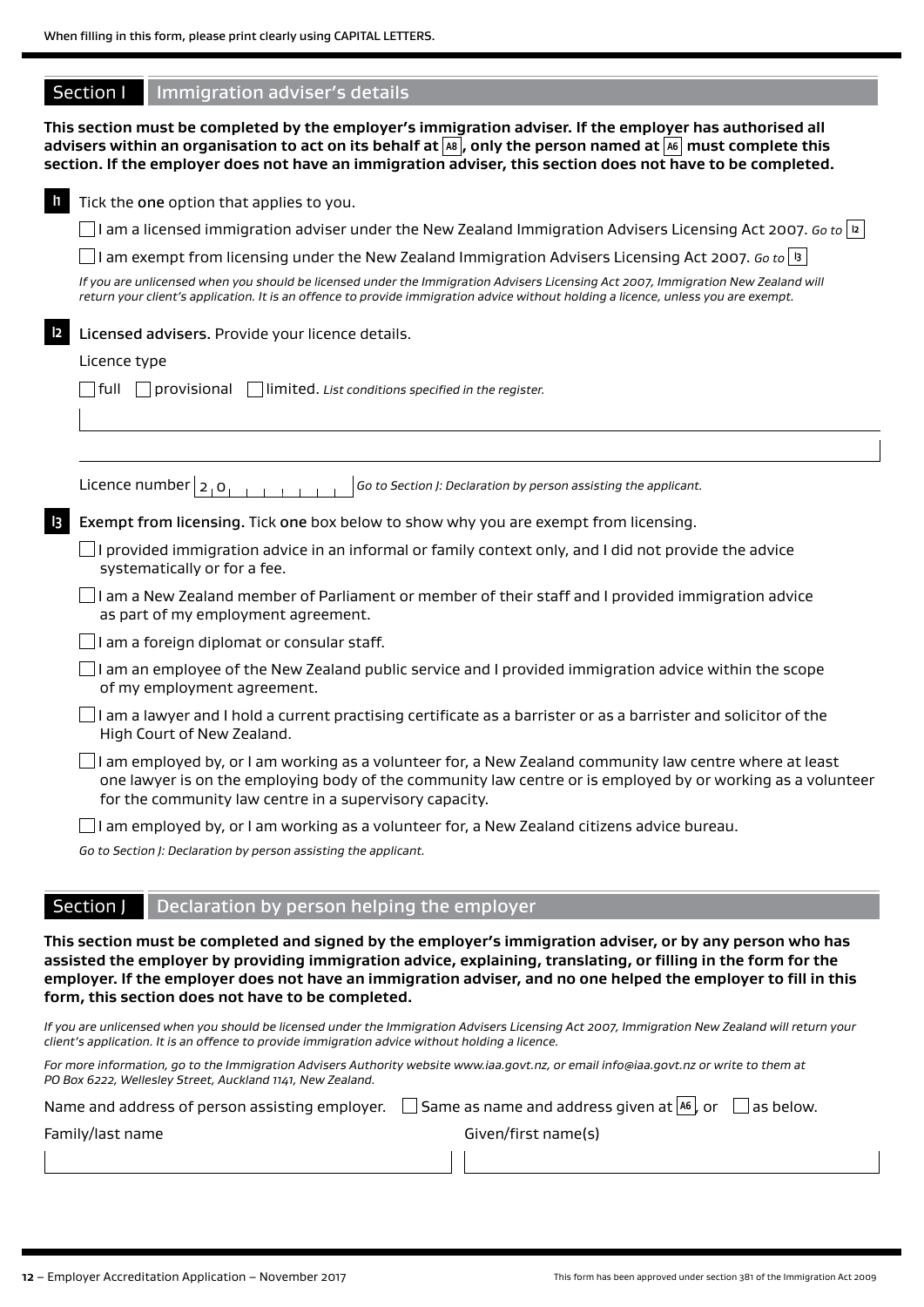| Organisation name (if applicable) and address                                                                                                                                                                                                                                                                                                                                                                                          |                     |  |  |  |
|----------------------------------------------------------------------------------------------------------------------------------------------------------------------------------------------------------------------------------------------------------------------------------------------------------------------------------------------------------------------------------------------------------------------------------------|---------------------|--|--|--|
|                                                                                                                                                                                                                                                                                                                                                                                                                                        |                     |  |  |  |
|                                                                                                                                                                                                                                                                                                                                                                                                                                        |                     |  |  |  |
| New Zealand Business Number (for New Zealand businesses only)<br>For help search: www.nzbn.govt.nz                                                                                                                                                                                                                                                                                                                                     |                     |  |  |  |
| Telephone (daytime)                                                                                                                                                                                                                                                                                                                                                                                                                    | Telephone (evening) |  |  |  |
| Email<br>Fax                                                                                                                                                                                                                                                                                                                                                                                                                           |                     |  |  |  |
| I understand that after the employer has signed this form it is an offence for me to change or add further information,<br>or change or add any documents attached to the form, without making a statement identifying what information or<br>material has been changed, added or attached and by whom. If I make these changes or additions, I must state on the<br>form what they were, who made them and the reason they were made. |                     |  |  |  |
| I understand that the maximum penalty for this offence is a fine of up to NZ 100,000 and/or a term of imprisonment<br>of up to seven years.                                                                                                                                                                                                                                                                                            |                     |  |  |  |
| I certify that the employer asked me to help them complete this form and any additional forms. I certify that the<br>employer agreed that the information provided was correct before signing the declaration.                                                                                                                                                                                                                         |                     |  |  |  |
| $\Box$ I have assisted the employer as an interpreter/translator.                                                                                                                                                                                                                                                                                                                                                                      |                     |  |  |  |
| $\Box$ I have assisted the employer with recording information on the form.                                                                                                                                                                                                                                                                                                                                                            |                     |  |  |  |
| I have assisted the employer in another way.<br>Please specify                                                                                                                                                                                                                                                                                                                                                                         |                     |  |  |  |
| $\Box$ I have provided immigration advice (as defined in<br>the Immigration Advisers Licensing Act 2007) and<br>my details in Section I: Immigration adviser's details are correct.                                                                                                                                                                                                                                                    |                     |  |  |  |
| Signature of person assisting                                                                                                                                                                                                                                                                                                                                                                                                          |                     |  |  |  |
|                                                                                                                                                                                                                                                                                                                                                                                                                                        |                     |  |  |  |

Date <sup>D</sup> <sup>D</sup> <sup>M</sup> <sup>M</sup> <sup>Y</sup> <sup>Y</sup> <sup>Y</sup> <sup>Y</sup>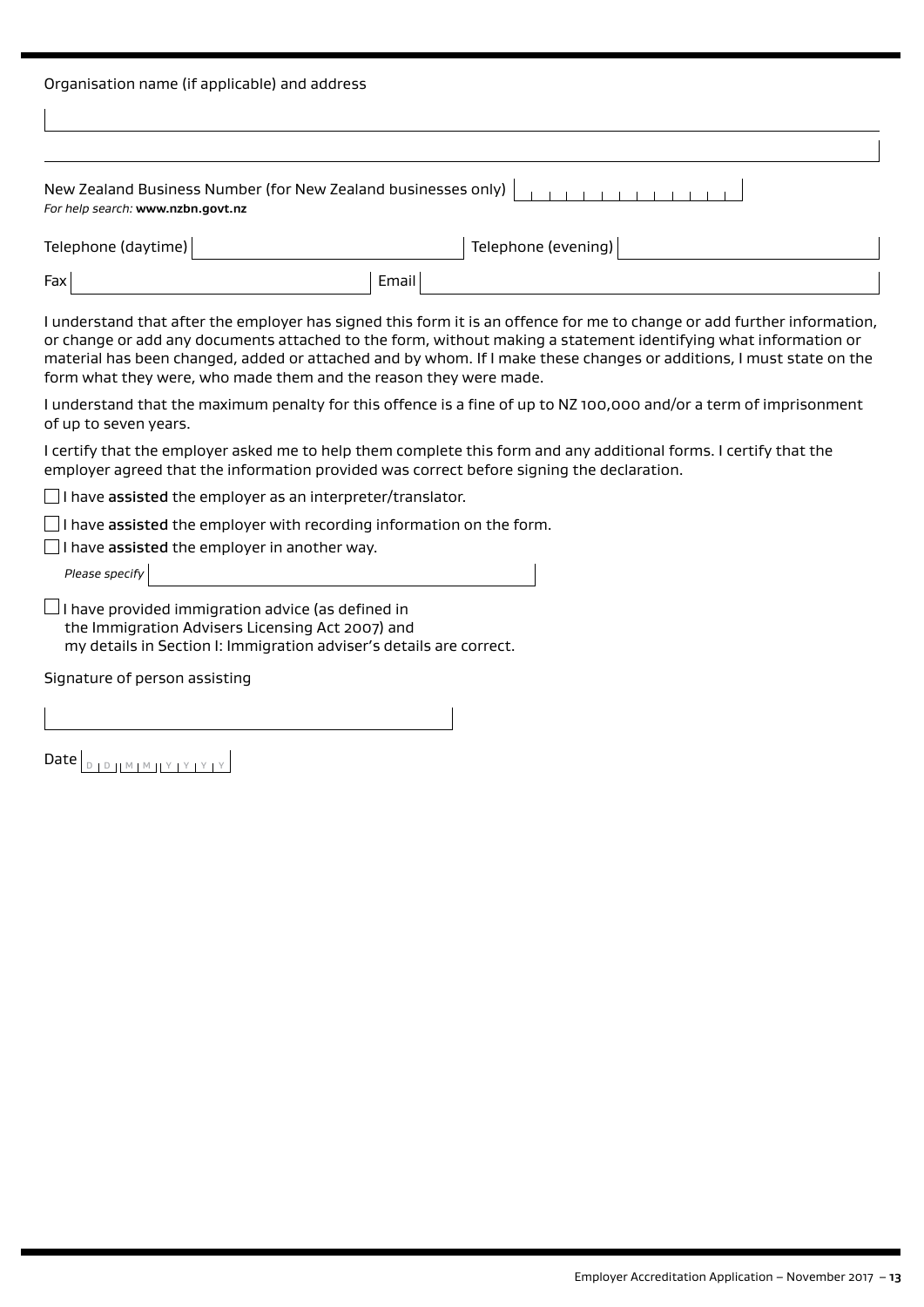## Application checklist

| OFFICE<br><b>USF</b><br><b>ONLY</b> | Information and documents you must supply                                                                                                                                           | <b>CHFCK</b><br><b>IIST</b> |
|-------------------------------------|-------------------------------------------------------------------------------------------------------------------------------------------------------------------------------------|-----------------------------|
|                                     | I have read the declaration, and signed and dated the<br>application form.                                                                                                          |                             |
|                                     | I have enclosed the application fee or authorised<br>a credit card payment.                                                                                                         |                             |
|                                     | I have checked that all supporting documents required by<br>this form or indicated by me as being attached, are either<br>attached or enclosed for submission with the application. |                             |

Send your completed application to:

Business Migration Branch Immigration New Zealand PO Box 27149 Wellington 6141 New Zealand.

## About the information you provide

#### Deciding whether you are eligible to become an accredited employer

Immigration New Zealand collects the information about you on this form to decide whether you are eligible to be an accredited employer under the Talent (Accredited Employers) Work Instructions. We may also use the information to contact you for research purposes or to advise you on immigration matters.

The address of Immigration New Zealand is PO Box 1473, Wellington 6140, New Zealand. Do not send your application to this address.

Collecting the information is authorised by the Immigration Act 2009 and the Immigration Regulations made under that Act. You do not have to provide the information, but if you do not we are likely to decline your application.

Immigration New Zealand may also share the information you have provided with other government agencies that are entitled to it by law, or with other agencies (as you have agreed in the declaration).

You have the right to access the information we hold about you and have any of it corrected if you think it is necessary.

#### For more information

If you have questions about completing this form:

- see our website www.immigration.govt.nz
- telephone our call centre on 0508 558 855 (within New Zealand)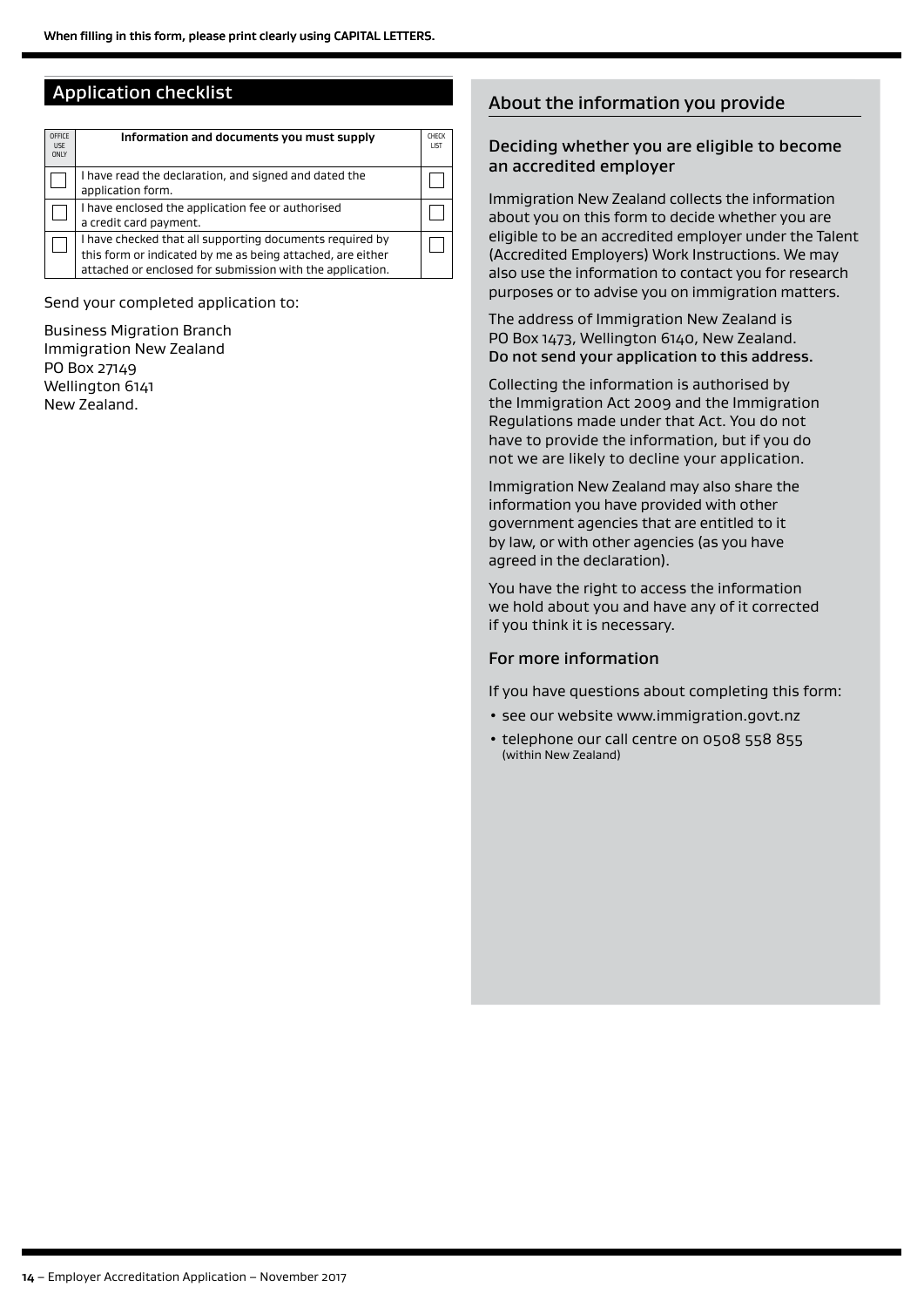## **Section K** Paying your application fee

See our *Fees Guide (INZ 1028)* or our website www.immigration.govt.nz/fees for more information about current fees and payment methods.

#### Your application fee

| Preferred methods of payment            |                        |  |  |
|-----------------------------------------|------------------------|--|--|
| Application number<br>(office use only) |                        |  |  |
| (eg. NZD, USD, RMB)                     |                        |  |  |
| Currency                                |                        |  |  |
| Amount                                  |                        |  |  |
|                                         | Amount you are paying: |  |  |

We recommend that you use one of the following methods of payment for better security and faster processing:

| $\Box$ Bank cheque/bank draft |  |
|-------------------------------|--|
|                               |  |

Credit card\* (choose one)

Mastercard Visa

*Name of cardholder*

*Card number*

*CVC/CVV number*

*Note: your CVC/CVV number is the three-digit number found on the signature strip on the back of your credit card.*

*Expiry date*  $\boxed{D + D + M + M + Y + Y + Y + Y}$ 

Signature of cardholder

**Date** D **D** D M M Y Y Y Y Y

**We do not accept money orders.**